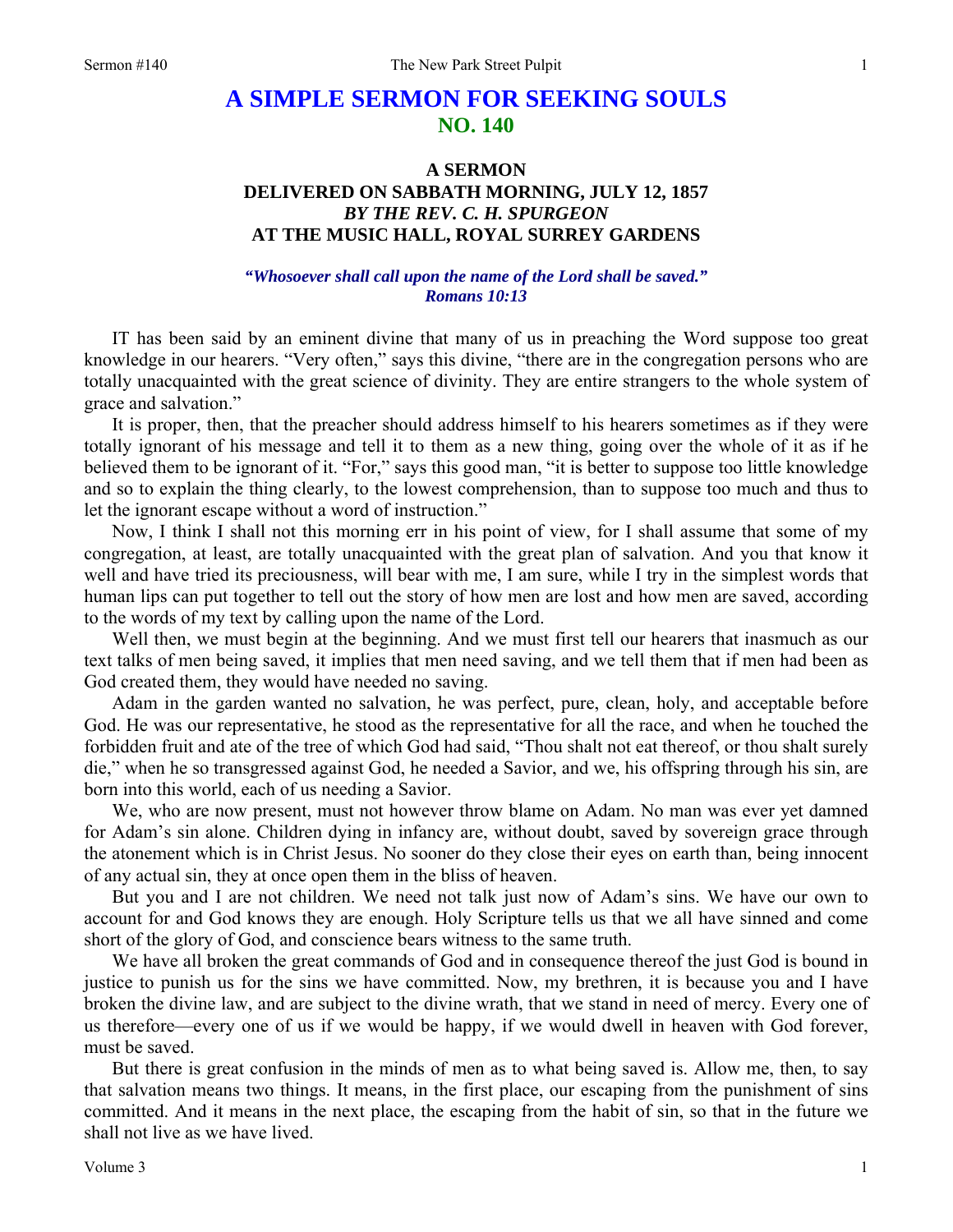The way in which God saves you is twofold. He finds man a sinner, breaking His law. He says, "I forgive you, I will not punish you. I have punished Christ instead of you—you shall be saved." But that is only half the work. He says in the next place, "Man, I will not let you go on sinning as you have been wont to do. I will give you a new heart, which shall subdue your evil habits. So that whereas you have been the slave of sin, you shall be free to serve Me. Come away, you are not going to serve that black master of yours anymore. You must leave that demon, I will have you to be My child, My servant.

"You say, 'I cannot do so.' Come, I will give you grace to do it. I give you grace to break off drunkenness, grace to renounce your swearing, grace to give up Sabbath-breaking. I give you grace to run in the ways of My commandments and to find them to be a delightful road."

Salvation, then, I say, consists of two things—deliverance on the one hand from the habit of living in enmity with God. And on the other hand, deliverance from the punishment annexed to transgression.

The great subject of this morning, which I shall attempt to dwell upon in very plain language, attempting no flights of oratory whatever—is, how men may be saved. That is the one great question. Let them remember what to be saved is. It is to be made Christians, to have new thoughts, new minds, new hearts, and then, it is to have a new home forever at God's right hand in bliss.

How may they be saved? "What must I do to be saved?" is a cry springing from many lips here this morning. The answer of my text is this, "Whosoever shall call upon the name of the Lord shall be saved."

I shall first try to explain the text a little—*explanation*. Secondly, I shall try to clear the text from some errors about salvation, which are very popular—that will be *refutation*. And then, thirdly, I shall press the usefulness of my text upon your minds—that will be *exhortation*. *Explanation, refutation, exhortation*, you will remember the points and may God impress them upon your minds!

**I.** First, then, EXPLANATION—What is here meant by calling upon the name of the Lord?

And I tremble at this very moment, when I try to explain my text, for I feel it is very easy to darken words without knowledge. Full many a time has a preacher rendered Scripture dark by his explanations, instead of making it brighter. Many a preacher has been like a painted window, shutting out the light instead of admitting it. There is nothing whatever puzzles me more and tries my mind more than the answer to that simple question, What is faith? What is believing? What is calling upon the name of the Lord?

In order to get the true sense of this, I turned to my concordance and looked up the passages where the same word is employed. And so far as I can judge, I may state from the authority of Scripture, that the word "call" signifies worship*.* So I might translate it thus, "Whosoever worships God shall be saved." But you must let me explain that word "worship" according to the Scriptural signification of it, which must be received, in order to explain the word "call."

To call upon the name of the Lord, in the first place, signifies to *worship God*. You will find in the book of Genesis that, "When men began to multiply upon the face of the earth, then began men to call upon the name of the LORD." That is, they began to worship God, they builded altars in His name, they certified their belief in the sacrifice that was to come, by offering a typical sacrifice upon the altar they had reared. They bowed their knee in prayer. They lifted their voice in sacred song and cried, "Great is JEHOVAH, Creator, Preserver, let Him be praised, world without end."

Now, whosoever—whoever he may be in the wide, wide world, who is enabled by grace to worship God, in God's way, shall be saved. If you worship Him by a Mediator, having faith in the atonement of the cross, if you worship Him by humble prayer and hearty praise, your worship is a proof that you shall be saved. You could not thus worship unless you had grace within your heart, and your faith and grace are proof that you shall have glory.

Whosoever, then in lowly devotion, on the green sward, beneath the wide-spreading branches of a tree, beneath the vault of God's heaven, or in God's house, or out of it—whosoever shall worship God with a pure heart fervently, looking for acceptance through the atonement of Christ, and meekly casting himself upon the mercy of God, shall be saved. So stands the promise.

2

2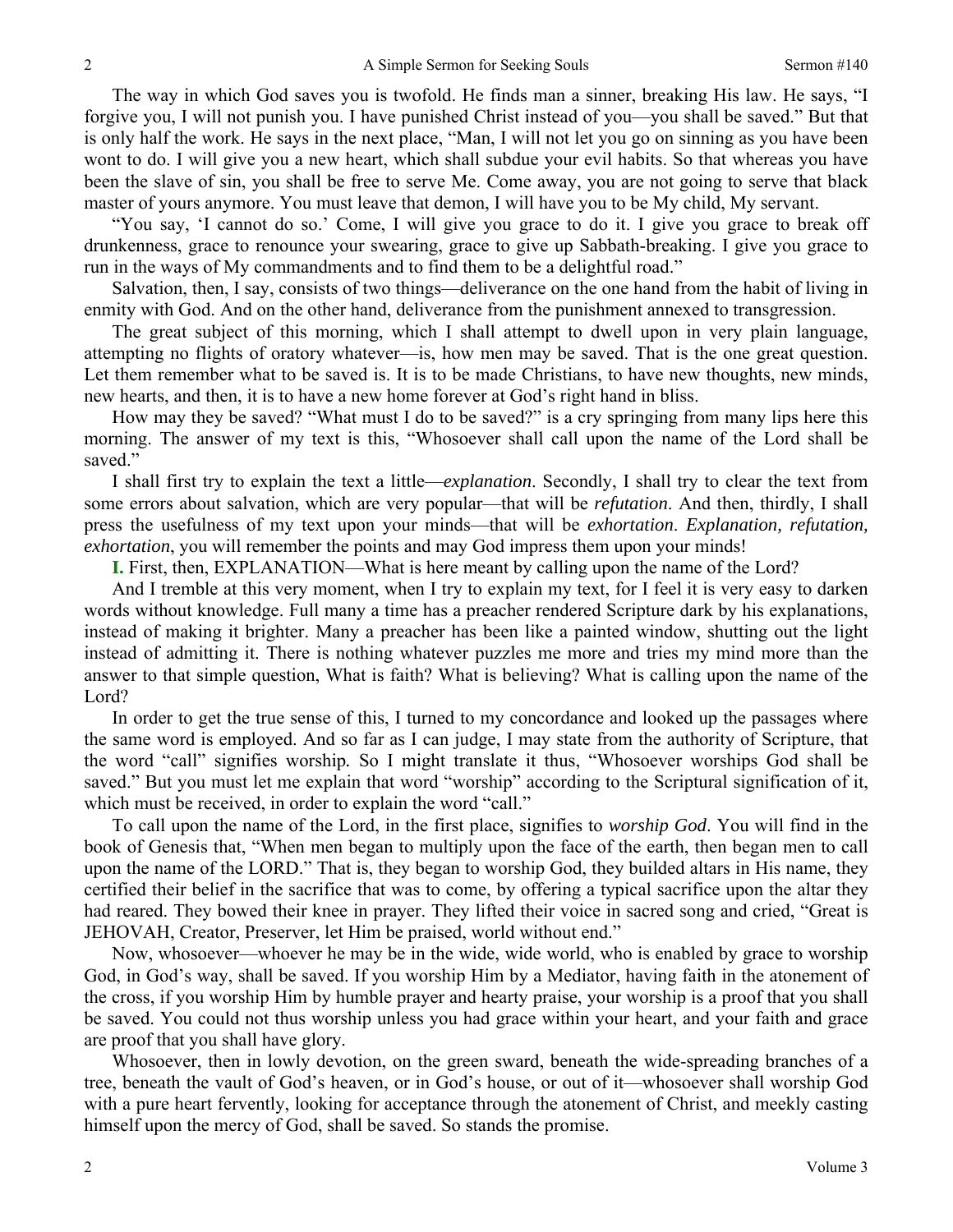But lest any man should run away with a mistaken idea of what worship is, we must just explain a little further. The word "call," in holy Scripture meaning, signifies *prayer*. You remember the case of Elijah, when the prophets of Baal sought to get rain from the false god, he said, "I will call upon God" that is to say, "I will pray to God that He may send the rain." Now, prayer is a sure sign of divine life within. Whosoever prays to God through Christ, with sincere prayer shall be saved.

Oh, I can remember how this text cheered me once. I felt the weight of sin, and I did not know the Savior. I thought God would blast me with His wrath and smite me with His hot displeasure! From chapel to chapel I went to hear the Word preached, but never a Gospel sentence did I hear. But this one text just preserved me from what I believe I should have been driven to—the commission of suicide through grief and sorrow. It was this sweet word, "Whosoever shall call upon the name of the Lord shall be saved."

Well, I thought, I cannot believe on Christ as I could wish. I cannot find pardon, but I know I call upon His name. I know I pray, ay, and pray with groans and tears and sighs day and night. And if I am ever lost, I will plead that promise—"Oh God, You said, he that calls upon Your name shall be saved. I did call. Will you cast me away? I did plead Your promise. I did lift up my heart in prayer. Can You be just and yet damn the man who did really pray?"

But mark that sweet thought—prayer is the certain forerunner of salvation. Sinner, you cannot pray and perish. Prayer and perishing are two things that never go together. I ask you not what your prayer is. It may be a groan, it may be a tear, a wordless prayer, or a prayer in broken English, ungrammatical and harsh to the ear.

But if it be a prayer from the inmost heart, you shall be saved, or else this promise is a lie. As surely as you pray, whoever you may be, whatever your past life, whatever the transgressions in which you have indulged, though they are the foulest which pollute mankind, yet if from your heart you have learned to pray,

#### *"Prayer is the breath of God in man Returning whence it came"—*

And you cannot perish with God's breath in you. "Whosoever shall call upon the name of the Lord shall be saved!"

But the word "call" signifies a little more, it signifies *trust*. A man cannot call upon the name of the Lord, unless he trusts in that name. We must have reliance upon the name of Christ or else we have not called aright. Hear me, then, poor tried sinner.

You have come here this morning sensible of your guilt, awakened to your danger. Here is your remedy. Christ Jesus the Son of God became a man. He was "born of the virgin Mary, suffered under Pontius Pilate, was crucified, dead and buried." He did this to save sinners such as you are. Will you believe this? Will you trust your soul to it? Will you say, "Sink or swim, Christ Jesus is my hope. And if I perish I will perish with my arms around His cross, crying,

### *"'Nothing in my hands I bring Simply to the cross I cling'"?*

Poor soul, if you can do that, you will be saved. Come, now, no good works of your own are needed—no sacraments. All that is asked of you is this, and that He gives you. You are nothing. Will you take Christ to be everything? Come, you are black, will you be washed? Will you get down on your knees and cry, "Lord, have mercy upon me, a sinner, not for anything I have done, or can do, but for His dear sake, whose blood streamed from His hands and feet, in whom alone I trust"?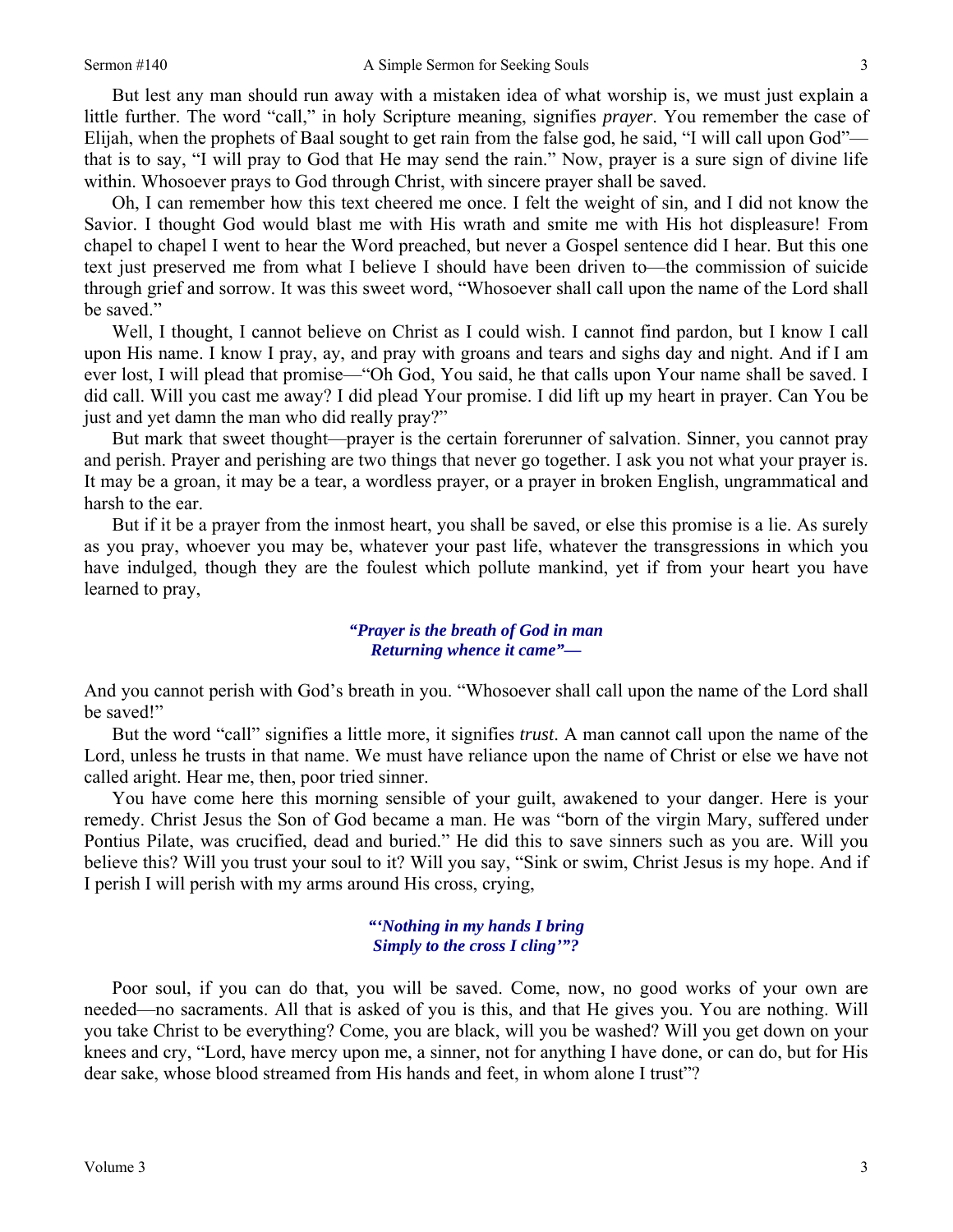Why sinner the solid pillars of the universe shall totter rather than you should perish. Ay, heaven should weep a vacant throne and an extinguished Godhead rather than the promise should be violated in any case in the world. He that trusts in Christ, calling on His name, shall be saved.

But once more and then I think I shall have given you the whole Scripture meaning of this. Calling on the name of the Lord signifies *professing His name*. You remember what Ananias said to Saul, afterwards called Paul, "Arise and be baptized, and wash away thy sins, calling upon the name of the Lord."

Now, sinner if you would be obedient to Christ's Word, Christ's Word says, "He that believeth and is *immersed*, shall be saved." Mark, I have translated the word. King James would not have it translated. I dare not be unfaithful to my knowledge of God's Word. If it means sprinkle, let our brethren translate it "sprinkle." But they dare not do that, they know they have nothing in all classical language that would ever justify them in doing that, and they have not the impudence to attempt it.

But I dare translate it, "He that believeth and is immersed, shall be saved." And though immersion is nothing, yet God requires of men who believe that they should be immersed, in order to make a profession of their belief. Immersion is nothing, I repeat, in salvation, it is the profession of salvation. But God requires that every man that puts his trust in the Savior should be immersed, as the Savior was, in order to the fulfillment of righteousness. Jesus went meekly down from Jordan's shore to be immersed beneath the waves. And so let every believer be baptized in His name.

Now some of you draw back from the thought of making a profession. "No," you say, "we will believe and be secret Christians." Hear you this then, "If any man be ashamed of me, and of my words in this generation; of him will I be ashamed, when I shall come in the glory of my Father, with all his holy angels."

I will repeat a truism—not one of you in your lives ever knew a secret Christian and I will prove it to demonstration. For if you knew a man to be a Christian, it could not be a secret, for if it had been a secret how came you to know it? Then, as you never knew a secret Christian, you are not justified in believing there is such a one. You must come out and make a profession.

What would Her Majesty think of her soldiers, if they should swear they were loyal and true, and were to say, "Your Majesty, we prefer not to wear these regimentals. Let us wear the dress of civilians! We are right honest men and upright, but we do not care to stand in your ranks, acknowledged as your soldiers, we had rather slink into the enemy's camp, and into your camps too, and not wear anything that would mark us as being your soldiers!"

Ah, some of you do the same with Christ. You are going to be secret Christians, are you, and slink into the devil's camp and into Christ's camp, but acknowledged by none? Well, you must take the chance of it, if you will be so. But I should not like to risk it. It is a solemn threatening, "of him will I be ashamed when I come in the glory of my Father, and all his holy angels with me!"

It is a solemn thing, I say, when Christ says, "Except a man take up his cross and follow me, he cannot be my disciple." Now, then, I claim of every sinner here, whom God has awakened to feel his need of a Savior, obedience to the command of Christ, in this point, as well as in every other.

Hear the way of salvation—worship, prayer, faith, profession. And the profession, if men would be obedient, if they would follow the Bible, must be done in Christ's way, by a baptism in water, in the name of the Father, of the Son, and of the Holy Spirit. God requires this. And though men are saved without baptism, and multitudes fly to heaven who are never washed in the stream, though baptism is not saving, yet if men would be saved, they must not be disobedient. And inasmuch as God gives a command, it is mine to enforce it. Jesus said, "Go and preach the gospel to every creature: he that believeth, and is immersed, shall be saved; he that believeth not shall be damned."

Here, then, is the explanation of my text. No Churchman here can object to my interpretation. The Church of England holds dipping. It only says, if children be weak they are to be sprinkled. And it is marvelous what a many weakly children there have been born lately. I am astonished to find any of you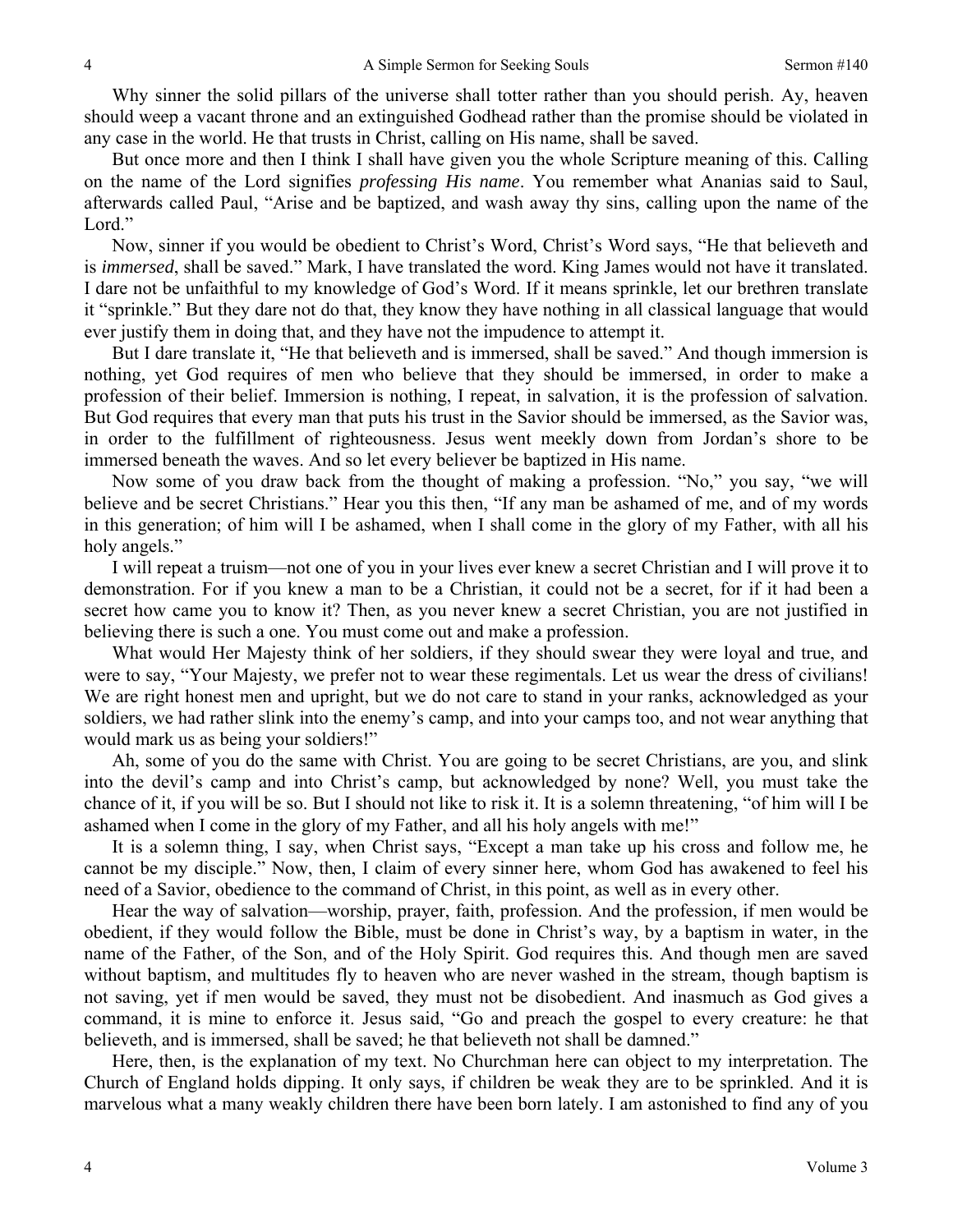alive, after finding that so much weakness has everywhere existed! The dear little ones are so tender, that a few drops suffice instead of the dipping which their own church enforces.

I would that all Churchmen were better Churchmen. If they would be more consistent with their own articles of faith, they would be more consistent with Scripture. And if they were a little more consistent with some of the instructions of their own church, they would be a little more consistent with themselves. If your children are weak, you can let them be sprinkled. But if you are good Churchmen you will immerse them, if they can bear it.

**II.** But now, the second point is REFUTATION.

There are some popular errors with regard to salvation, which need to be cured by refutation. My text says, "Whosoever shall call upon the name of the Lord shall be saved."

Now, one idea which conflicts with my text is this, *that a priest or a minister is absolutely necessary to assist men in salvation*. That idea is current in other places besides the Romish church. There are many, alas! too many who make a Dissenting minister as much their priest as the Catholic makes his priest his helper.

There are many who imagine that salvation cannot be accomplished except in some indefinable and mysterious way—and the minister and the priest are mixed up with it. Hear you then, if you had never seen a minister in your lives, if you had never heard the voice of the bishop of the church, or an elder thereof, yet if you did call on the name of the Lord, your salvation would be quite as sure without one as with one. Men cannot call upon a God they do not know. The necessity of a preacher lies in telling what the way of salvation is, for how can they hear without a preacher, and how can they believe in Him of whom they have not heard?

But the preacher's office goes no further than just the telling of the message and after we have told it, God, the Holy Spirit must apply it. For further we cannot go. Oh, take care of priestcraft, take care of mancraft, of ministercraft, of clergycraft. All God's people are clergy, we are all God's *cleros*, all His clergy, if we have been anointed with the Holy Spirit and are saved. There never ought to have been a distinction between clergy and laity. We are all clergy who love the Lord Jesus Christ, and you are as much fit to preach the Gospel, if God has given you the ability and called you to the work by His Spirit, as any man alive.

No priestly hand, no hand of presbyterian—which means priest written large—no ordination of men is necessary. We stand upon the rights of manhood to speak what we believe, and next to that we stand upon the call of God's Spirit in the heart bidding us testify His truth. But brethren, neither Paul, nor an angel from heaven, nor Apollos, nor Cephas can help you in salvation. It is not of man, neither by men, and neither Pope, nor Archbishop, nor bishop, nor priest, nor minister, nor anyone has any grace to give to others. We must each of us go ourselves to the fountain head, pleading this promise, "Whosoever calls on the name of the Lord Jesus, shall be saved."

If I were shut up in the mines of Siberia, where I could never hear the Gospel, if I did call upon the name of Christ, the road is just as straight without the minister as with him, and the path to heaven is just as clear from the wilds of Africa, and from the dens of the prison-house and the dungeon, as it is from the sanctuary of God. Nevertheless, for edification, all Christians love the ministry, though not for salvation, though neither in priest nor preacher do they trust, yet the Word of God is sweet to them and "beautiful on the mountains are the feet of them that bring glad tidings of peace."

Another very common error is, that a good dream is a most splendid thing in order to save people. Some of you do not know the extent to which this error prevails. I happen to know it. It is received among many persons, that if you dream that you see the Lord in the night you will be saved, and if you can see Him on the cross, or if you think you see some angels, or if you dream that God says to you, "You are forgiven, all is well." But if you do not have a very nice dream, you cannot be saved. So some people think.

Now, if it be so, the sooner we all begin to eat opium the better, because there is nothing that makes people dream so much as that. And the best advice I could give would be—let every minister distribute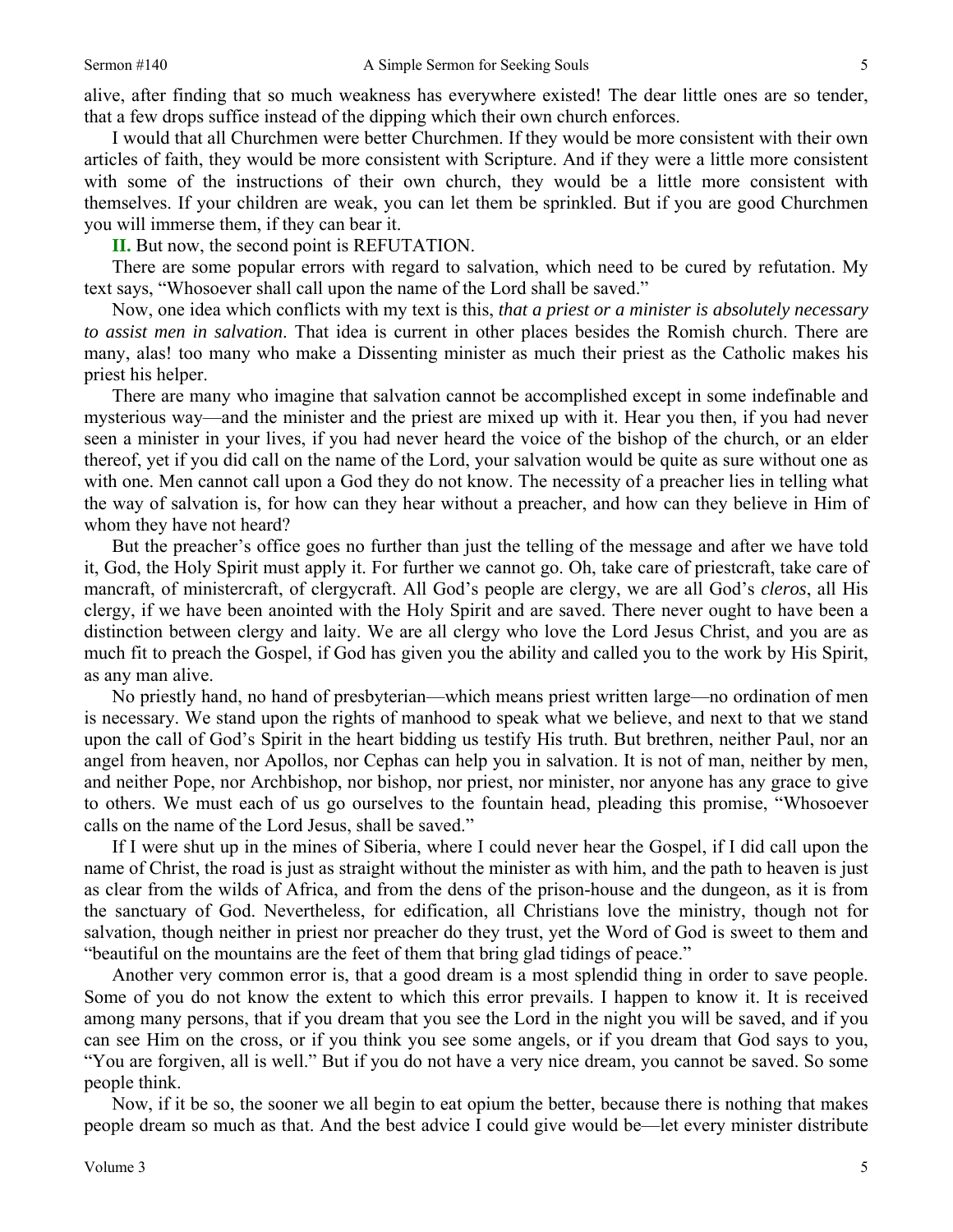opium very largely, and then his people would all dream themselves into heaven. But out with that rubbish. There is nothing in it. Dreams, the disordered fabrics of a wild imagination, the totterings often of the fair pillars of a grand conception, how can they be the means of salvation?

You know Rowland Hill's good answer. I must quote it, in default of a better. When a woman pleaded that she was saved because she dreamed, he said, "Well, my good woman, it is very nice to have good dreams when you are asleep, but I want to see how you act when you are awake. For if your conduct is not consistent in religion when you are awake, I will not give a snap of the finger for your dreams."

Ah, I do marvel that ever any person should go to such a depth of ignorance as to tell me the stories that I have heard myself about dreams. Poor dear creatures, when they were sound asleep they saw the gates of heaven opened, and a white angel came and washed their sins away, and then they saw that they were pardoned. And since then they have never had a doubt or a fear.

It is time that you should begin to doubt, then. Very good time that you should. For if that is all the hope you have, it is a poor one. Remember it is, "Whosoever calls upon the name of God," not whosoever dreams about Him. Dreams may do good. Sometimes people have been frightened out of their senses in them, and they were better out of their senses than they were in, for they did more mischief when they were in their senses than they did when they were out. And the dreams did good in that sense.

Some people, too, have become alarmed by dreams, but to trust to them is to trust to a shadow, to build your hopes on bubbles, scarcely needing a puff of wind to burst them into nothingness. Oh! remember, you want no vision, no marvelous appearance. If you have had a vision or a dream, you need not despise it. It may have benefited you, but do not trust in it. But if you have had none, remember that it is the mere calling upon God's name to which the promise is appended.

And now, once again, there are others, very good sort of people too, that have been laughing while I was talking about dreams, and now it is our turn to laugh at them. There are some people who think they must have some very wonderful kind of feelings or else they cannot be saved. Some most extraordinary thoughts such as they never had before or else certainly they cannot be saved.

A woman once applied to me for admission to church membership. So I asked her whether she had ever had a change of heart. She said, "Oh yes, sir, such a change! you know," she said, "I felt it across the chest so singular, sir. And when I was a praying one day, I felt as if I did not know what was the matter with me, I felt so different. And when I went to the chapel, sir, one night, I came away and felt so different from what I felt before, so light."

"Yes," I said "light-headed, my dear soul, that is what you felt, but nothing more, I am afraid." The good woman was sincere enough. She thought it was all right with her, because something had affected her lungs, or in some way stirred her physical frame.

"No," I hear some of you say, "people cannot be so stupid as this." I assure you that if you could read the hearts of this present congregation, you would find there are hundreds here that have no better hope of heaven than that, for I am dealing with a very popular objection just now. "I thought," said one addressing me one day, "I thought when I was in the garden, surely Christ could take my sins away, just as easily as He could move the clouds. Do you know, sir, in a moment or two the cloud was all gone and the sun was shining. Thought I to myself, the Lord is blotting out my sin."

Such a ridiculous thought as that, you say, cannot occur often. I tell you, it does, very frequently indeed. People get to supposing that the veriest nonsense in all the earth is a manifestation of divine grace in their hearts.

Now, the only feeling I ever want to have is just this—I want to feel that I am a sinner and that Christ is my Savior. You may keep your visions, and ecstasies, and raptures, and dancings to yourselves. The only feeling that I desire to have is deep repentance and humble faith. And if, poor sinner, you have got that, you are saved. Why, some of you believe that before you can be saved there must be a kind of electric shock, some very wonderful thing that is to go all through you from head to foot.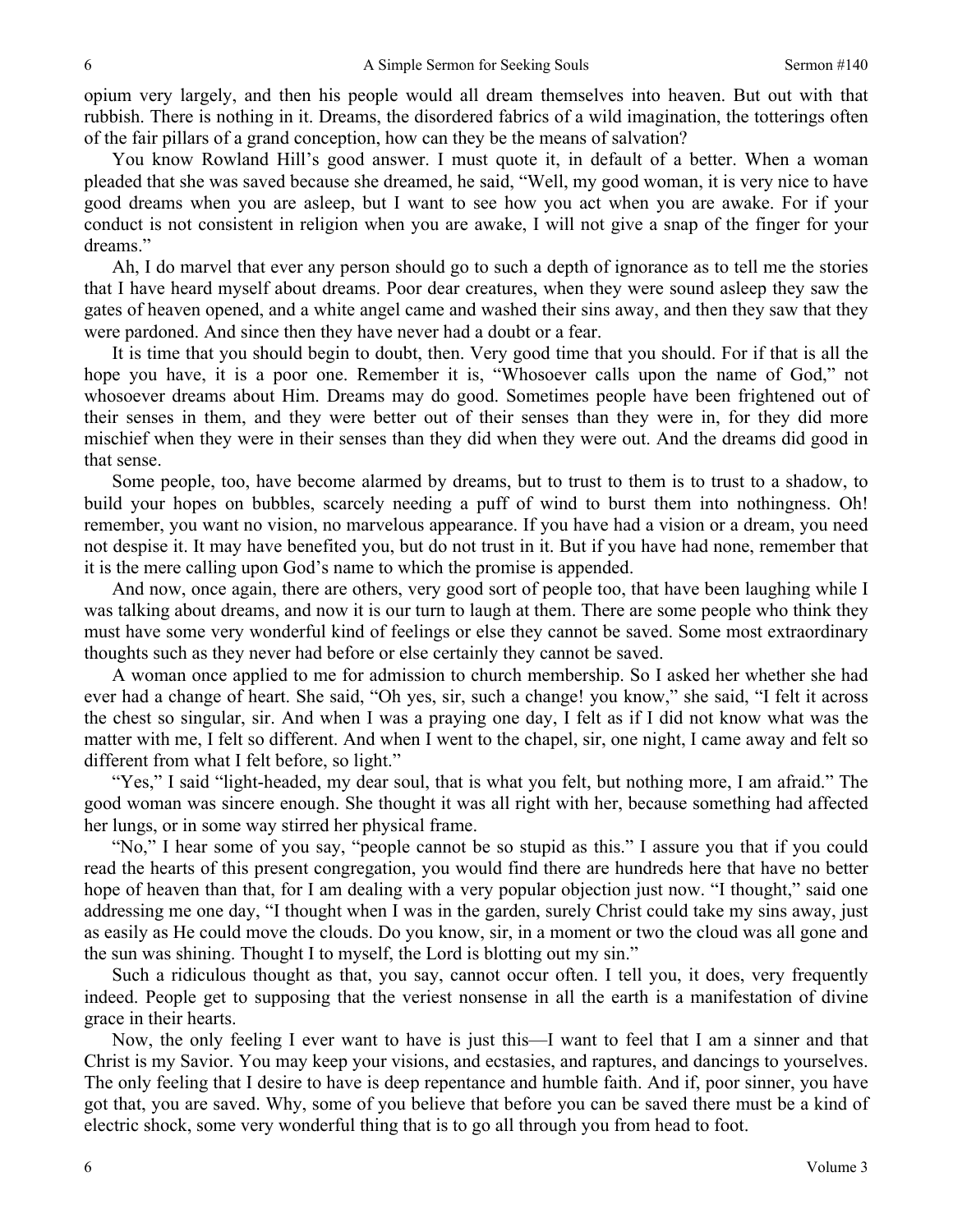Now hear this, "The word is nigh thee, in thy mouth and in thy heart. If thou dost with thy heart believe on the Lord Jesus Christ, and with thy mouth dost confess, thou shalt be saved." What do you want with all this nonsense of dreams and supernatural thoughts? All that is wanted is, that as a guilty sinner I should come and cast myself on Christ. That done, the soul is safe, and all the visions in the universe could not make it safer.

And now, I have one more error to try to rectify. Among very poor people—and I have visited some of them and know what I say to be true, and there are some here, and I will speak to them—among the very poor and uneducated, there is a very current idea that somehow or other salvation is connected with learning to read and write. You smile, perhaps, but I know it.

Often has a poor woman said, "Oh! sir, this is no good to poor ignorant creatures like us. There is no hope for me, sir. I cannot read. Do you know, sir, I don't know a letter? I think if I could read a bit I might be saved, but ignorant as I am, I do not know how I can, for I have got no understanding, sir."

I have found this in the country districts too, among people who might learn to read if they liked. And there are none but can, unless they are lazy. And yet they sit down in cold indifference about salvation, under the notion that the parson could be saved, for he reads a chapter so nicely. That the clerk could be saved, for he said, "Amen" so well. That the squire could be saved, for he knew a great deal and had a vast many books in his library. But that they could not be saved, for they did not know anything, and that therefore it was impossible. Now, have I one such poor creature here? I will speak plainly to you.

My poor friend, you do not want to know much to go to heaven. I would advise you to know as much as ever you can. Do not be backward in trying to learn. But in regard to going to heaven, the way is so plain that, "The wayfaring man, though a fool, shall not err therein." Do you feel that you have been guilty, that you have broken God's commandments, that you have not kept His Sabbath, that you have taken His name in vain, that you have not loved your neighbor as yourself, nor your God with all your heart.

Well, if you feel it, Christ died for such as you. He died upon the cross and was punished in your stead, and He tells you to believe it. If you want to hear more about it, come to the house of God and listen, and we will try to lead you to something else.

But remember, all you want to know to get to heaven is the two things that begin with S—Sin and Savior. Do you feel your *sin*? Christ is your *Savior*. Trust to Him. Pray to Him. And as sure as you are here now and I am talking to you, you will one day be in heaven.

I will tell you two prayers to pray. First, pray this prayer, "Lord, show me myself." That is an easy one for you. Lord, show me myself, show me my heart, show me my guilt, show me my danger. Lord, show me myself.

And when you have prayed that prayer and God has answered it (and remember, He hears prayer), when He has answered it and shown you yourself, here is another prayer for you, "Lord, show me Yourself. Show me Your work, Your love, Your mercy, Your cross, Your grace."

Pray that and those are about the only prayers you want to pray to get to heaven with, "Lord, show me myself." "Lord, show me Yourself." You do not need to know much, then. You need not spell to get to heaven. You need not be able to speak English to get to heaven. The ignorant and rude are welcome to the cross of Christ and salvation.

Excuse my thus answering these popular errors. I answer them because they are popular and popular among some who are present. O men and women, hear the Word of God once more. "Whosoever shall call upon the name of the Lord shall be saved." Man of eighty, child of eight, young man and maiden, rich, poor, literate, illiterate, to you is this preached in all its fullness and freeness, yea, to every creature under heaven, "Whosoever" (and that shuts out none), "Whosoever shall call upon the name of the Lord shall be saved."

**III.** And now I have nothing to do except to finish with EXHORTATION.

7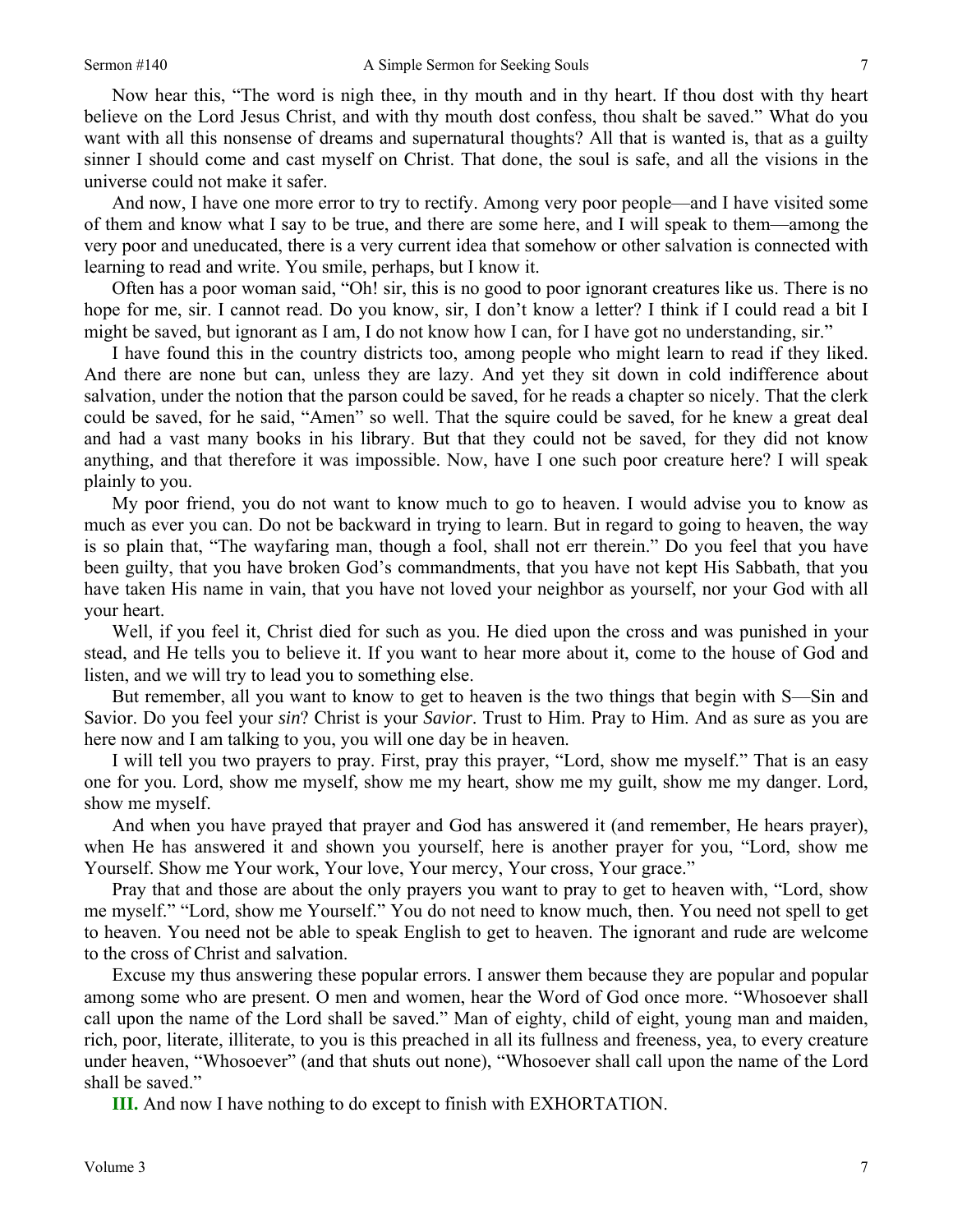My exhortation is, I entreat you by the name of God believe the message which this day I declare from God's Word. Do not turn away from me because the message is simply delivered. Do not reject it because I have chosen to preach it simply and plainly to the poor, but hearken again, "Whosoever calleth on the name of the Lord shall be saved." I beseech you believe this.

Does it seem hard to believe? Nothing is too hard for the Most High. Do you say, "I have been so guilty, I cannot think God will save me"? Hear JEHOVAH speak, "My thoughts are not your thoughts, neither are my ways your ways. As high as the heavens are above the earth, so high are my thoughts above your thoughts, my ways above your ways."

Do you say, "I am excluded. Surely, you cannot mean that He would save me"? Hark you, it says, "Whosoever"—"Whosoever" is a great wide door and lets in big sinners. Oh, surely, if it says, "whosoever," you are not excluded if you call—there is the point.

And now come, I must plead with you, and I will use a few reasons to induce you to believe this truth. They shall be Scripture reasons. May God bless them to you, sinner. If you call on Christ's name you will be saved.

I will tell you first, you will be saved because *you are elect*. No man ever called on Christ's name yet who was not elect. That doctrine of election which puzzles many and frightens more, never need do so. If you believe, you are elect. If you call on the name of Christ, you are elect. If you feel yourself to be a sinner and put your trust in Christ, you are elect.

Now, the elect must be saved, for them there is no perdition. God has predestinated them unto eternal life and they shall never perish, neither shall any pluck them out of Christ's hands. God does not choose men and then cast them away. He does not elect them and then cast them into the pit. Now, you are elect, you could not have called if you had not been elected. Your election is the cause of your calling and inasmuch as you have called, and do call upon the name of God, you are God's elect. And from His book, not death nor hell can ever erase your name.

'Tis an omnipotent decree. JEHOVAH's will be done! His chosen must be saved, though earth and hell oppose. His strong hand shall break *their* ranks and lead His people through. You are one of these people. You shall at last stand before His throne and see His smiling face in glory everlasting, because you are elect.

Now, another reason. If you call upon the name of the Lord you shall be saved, because *you are redeemed*. Christ has bought you and paid for you, poured out the hottest of His heart's blood to buy your ransom, split His heart, and riven it to splinters to buy your soul from wrath. You are a bought one, you know it not, but I see the blood-mark on your brow.

If you call on His name, though you have as yet no comfort, yet Christ has called you His own. E'er since that day when He said, "It is finished," Christ has said, "My delight is in him, for I have bought him with my blood." And because you are bought, you shall never perish. Not one of Jesus' bloodbought ones was ever lost yet.

Howl, howl, O hell, but howl you cannot over the damnation of a redeemed soul. Out with the horrid doctrine that men are bought with blood and yet are damned, it is too diabolical for me to believe. I know that what the Savior did He did, and if He did redeem He did redeem. And those redeemed by Him are positively redeemed from death and hell and wrath.

I can never bring my mind to the unrighteous idea that Christ was punished for a man and that such a man will be punished again. I never could see how Christ could stand in a man's stead and be punished for him, and yet that man be punished again. No, inasmuch as you call on God's name there is proof that Christ is your ransom.

Come, rejoice! If He was punished, God's justice cannot demand a double vengeance, first at the bleeding Surety's hands and then again at yours. Come, soul, put your hand upon the Savior's head and say, "Blest Jesus, You were punished for me." Oh God, I am not afraid of Your vengeance. When my hand is on the atonement, smite, but You must smite me through Your Son. Smite, if You will, but You cannot for You have smitten Him, and sure You will not smite again for the same offense? What! Did